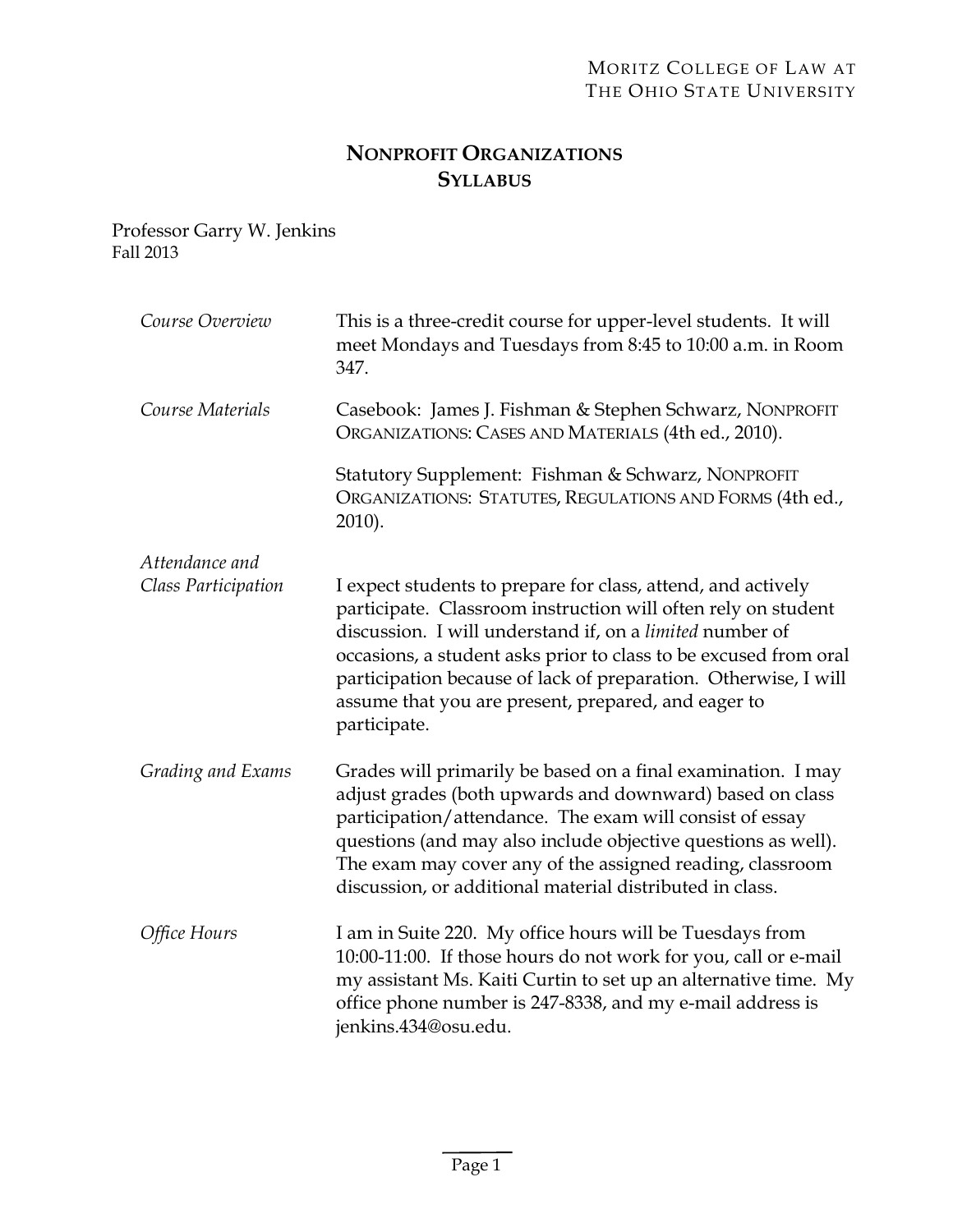| Assignment 1 | Scope and Nature of the<br>Nonprofit Sector; Introduction<br>to Nonprofit Theory | $2 - 38$<br>Supplement:<br>$\bullet$ MNCA $$6.40$<br>• Cal. Corp Code §5410 |
|--------------|----------------------------------------------------------------------------------|-----------------------------------------------------------------------------|
|              |                                                                                  | 39-63                                                                       |
| Assignment 2 | Nonprofit Theory (continued)                                                     |                                                                             |
| Assignment 3 | <b>Exemption Theory</b>                                                          | 294-313                                                                     |
| Assignment 4 | Introduction to Organizational<br>Issues; Other Nonprofit Tax<br><b>Benefits</b> | 315-319, 313-314, 440-445<br>Supplement:<br>• IRC $$501(c)(3)$              |
| Assignment 5 | Tax Treatment of Charitable<br>Contributions                                     | 807-829, 837-845, 858-861<br>Supplement:<br>$\bullet$ IRC §170(c)           |

# **Part I: Introduction to the Nonprofit Sector and Nonprofit Theory**

# **PART II: THE REGULATION OF NONPROFIT PURPOSE AND ACTIVITIES**

| Assignment 6 | Public Policy Limitation;<br><b>Charitable Purposes</b> | 63-67, 369-389, 72-79,<br>319-337<br>Supplement:<br>• Treas. Reg.<br>$\S1.501(c)(3)-1(d)(2)$ |
|--------------|---------------------------------------------------------|----------------------------------------------------------------------------------------------|
| Assignment 7 | Educational and Religious<br>Purposes                   | 398-431<br>Supplement:<br>• Treas. Reg.<br>$$1.501(c)(3)-1(d)(3)$                            |
| Assignment 8 | Commercial Activity and its<br>Limits                   | 67-72, 567-577, 667-684<br>Supplement:<br>$\bullet$ Treas. Reg.<br>$$1.501(c)(3)-1(e)$       |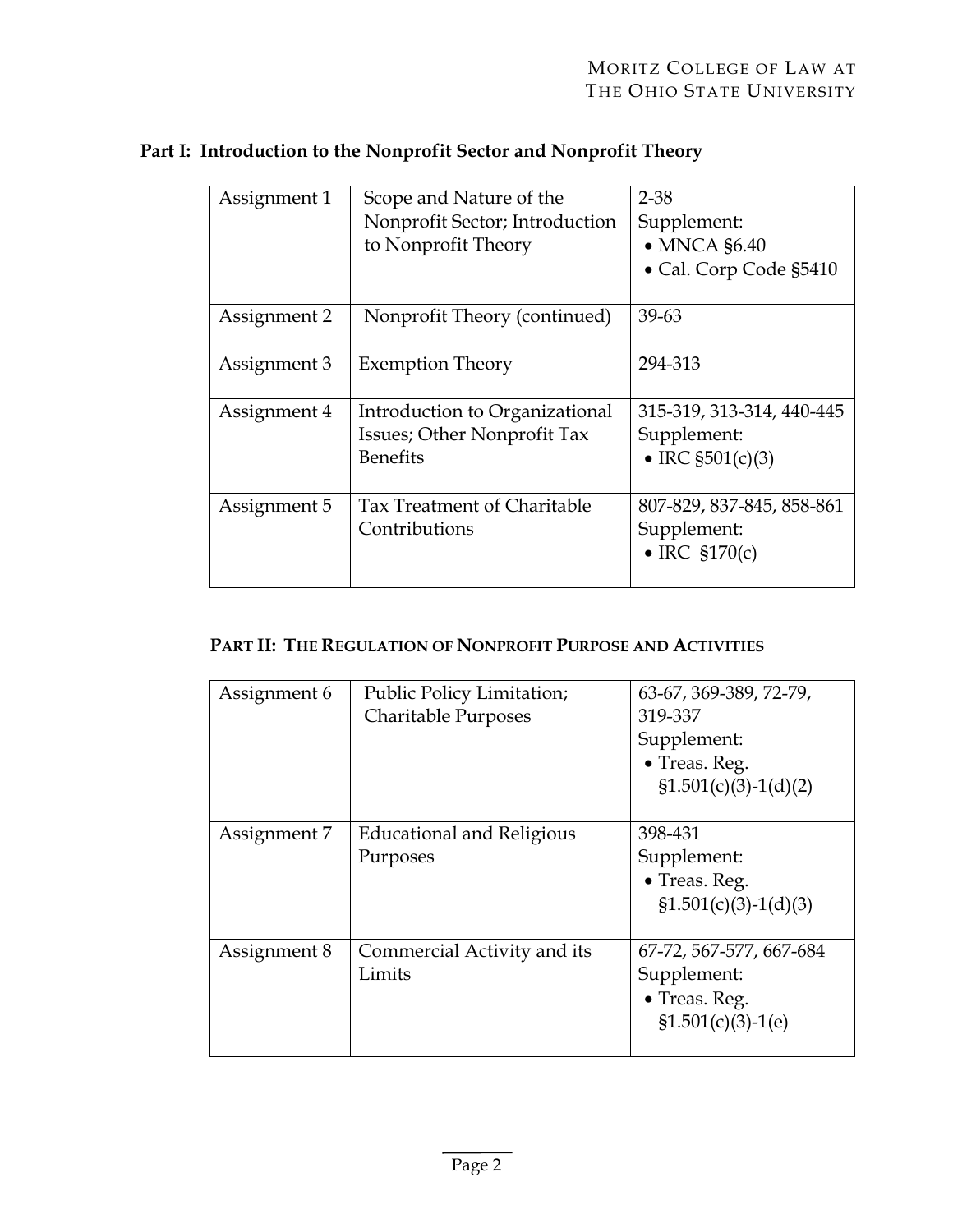### MORITZ COLLEGE OF LAW AT THE OHIO STATE UNIVERSITY

| Assignment $9$   Dissolution I | 79-82, 85-113                                        |
|--------------------------------|------------------------------------------------------|
| Assignment 10   Dissolution II | 113-122<br>Supplement:<br>$\bullet$ MNCA Chps. 11-13 |

### **PART III: GOVERNANCE & OPERATIONS**

|               |                                      | 123-134                   |
|---------------|--------------------------------------|---------------------------|
| Assignment 11 | Introduction to Fiduciary Duty       |                           |
|               |                                      | Supplement:               |
|               |                                      | • MNCA §§8.01-8.25        |
|               |                                      | · Cal. Corp Code §5210    |
|               |                                      |                           |
| Assignment 12 | Duty of Care                         | 134-163                   |
|               |                                      | Supplement:               |
|               |                                      | • MNCA §§8.30, 8.41,      |
|               |                                      | 8.42                      |
|               |                                      | • N.Y. NPCL §§717, 719    |
|               |                                      |                           |
| Assignment 13 | Duty of Loyalty                      | 163-198                   |
|               |                                      | Supplement:               |
|               |                                      | $\bullet$ MNCA $\S 8.31$  |
|               |                                      | • Cal. Corp Code §5233    |
|               |                                      |                           |
|               |                                      | $\bullet$ N.Y. NPCL §715  |
|               |                                      | 199-221                   |
| Assignment 14 | Advanced Issues: Duty of             |                           |
|               | Obedience and Investment             |                           |
|               | Responsibility                       |                           |
|               |                                      |                           |
| Assignment 15 | <b>Enforcement of Fiduciary Duty</b> | 221-240                   |
|               |                                      |                           |
| Assignment 16 | Private Inurement, Private           | 445-460, 249-256, 460-474 |
|               | Benefit, and Executive               | Supplement:               |
|               | Compensation                         | • IRC §4958               |
|               |                                      |                           |